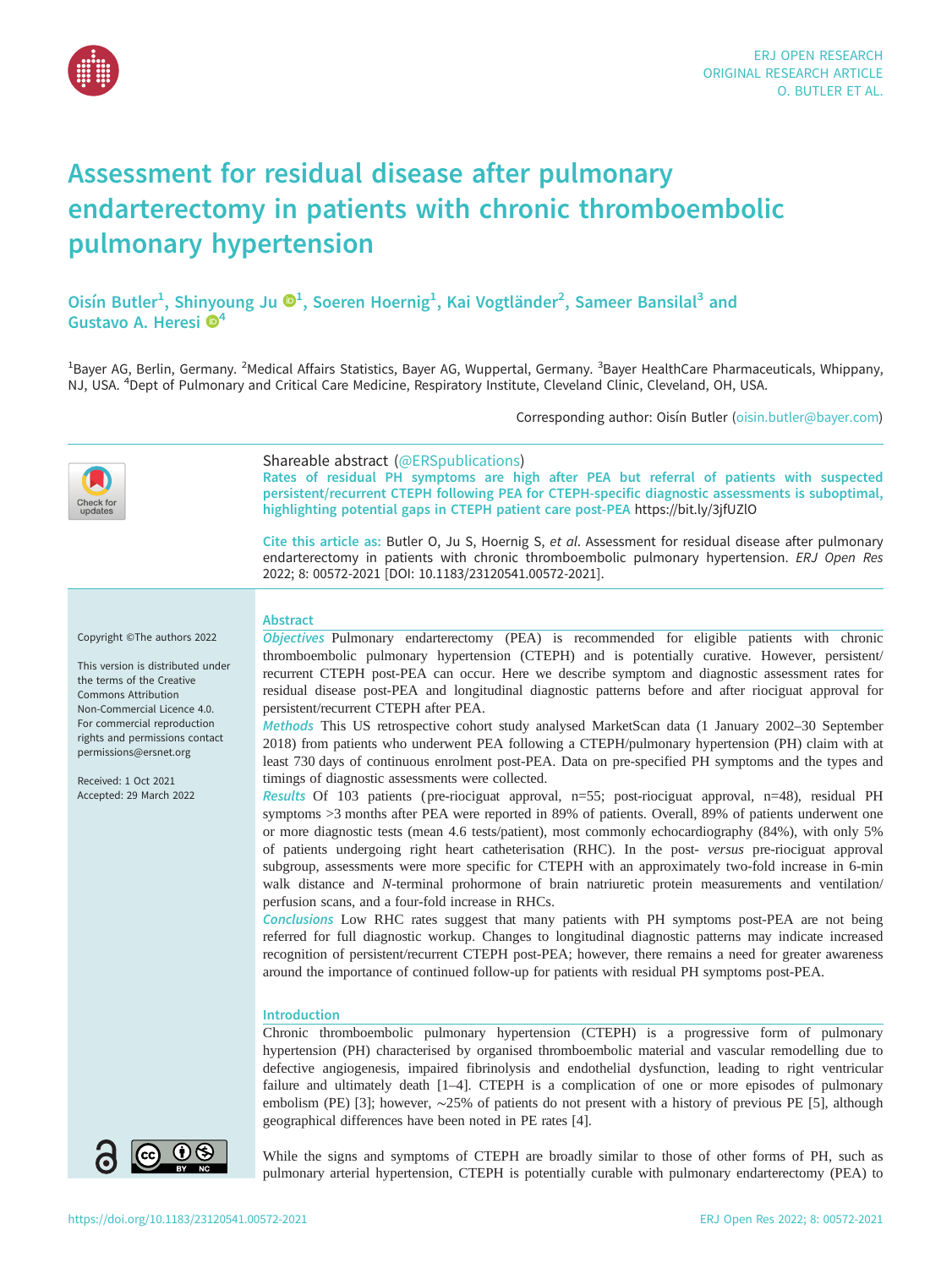remove the obstructive thrombofibrotic material [\[1\]](#page-8-0); however, up to 40% of patients are deemed inoperable or refuse surgery [[6](#page-9-0)]. PEA is an intricate surgical technique requiring complex peri-procedural management and is therefore performed in specialised centres. It is associated with good outcomes, with low mortality rates reported in experienced centres, and improvements in haemodynamics and functional status [\[7, 8](#page-9-0)]. However, approximately one-third and up to one-half of patients may have some residual PH symptoms after surgery [\[7, 9](#page-9-0)], often the result of incomplete removal of proximal thrombotic material and/ or small-vessel disease caused by vascular remodelling of the microscopic pulmonary arteries that is not amenable to PEA [\[2\]](#page-8-0).

CTEPH is difficult to diagnose and remains an under-diagnosed condition [\[10](#page-9-0)]. The INFORM study (conducted 2010‒2011) retrospectively analysed data from a claims database and showed that 87% of patients had a claim for a PH-related symptom within 2 years following initial PE, but only 55% of patients had diagnostic procedural claims related to the identification of PH or CTEPH [[11\]](#page-9-0). The INFORM study did not, however, investigate rates of persistent/recurrent CTEPH in the post-PEA setting.

Given the occurrence of persistent/recurrent CTEPH in patients undergoing PEA for CTEPH, we conducted a similar analysis to INFORM, to describe the number of diagnoses and symptoms related to PH, and the number of diagnostic tests used to assess the presence of CTEPH or PH symptoms in patients post-PEA to highlight any disconnect between patients showing signs of residual disease and receiving appropriate diagnostic assessments. During the data collection time period of this study (PEA conducted 2002–2016), the soluble guanylate cyclase stimulator riociguat was approved (October 2013 in the USA) as the first licensed medical therapy for use in patients with persistent/recurrent CTEPH after PEA [[12\]](#page-9-0). Therefore, we also investigated whether the approval of riociguat and any concomitant changes in diagnostic options or disease awareness had an impact on the recognition of residual PH symptoms post-PEA.

# **Methods**

# Study design

This retrospective cohort study analysed data from the MarketScan Commercial Claims and Encounters Database and Medicare Supplemental and Coordination of Benefits Database (Truven Health Analytics). MarketScan captures longitudinal, individual-level administrative claims data, including inpatient and outpatient claims, outpatient prescription claims, clinical utilisation records and healthcare expenditures, from patients in the USA. All data collected in this study were de-identified to comply with data protection regulations and compliance with the Health Insurance Portability and Accountability Act of 1996 to preserve participant anonymity and confidentiality. Additional informed consent or institutional review board/ethical approval was not required. Patients were identified with specified inclusion/exclusion criteria between 1 January 2002 and 30 September 2016 (inclusive), with a follow-up period of up to 2 years following the index date until 30 September 2018 [\(supplementary figure S1](http://openres.ersjournals.com/lookup/doi/10.1183/23120541.00572-2021.figures-only#fig-data-supplementary-materials)). Adult patients aged 18 years or over who underwent PEA following a claim of PH or CTEPH with at least 730 days of continuous enrolment post-PEA were eligible for inclusion in the study. The index event was defined as the first claim related to PEA in eligible patients with a prior history of a claim of PH or CTEPH. Claims arising in the 3 months after PEA were excluded to account for symptoms resulting from the PEA index event or from immediate post-operative haemodynamic measurements. Claims were assessed based on codes from the 9th and 10th revisions of the International Classification of Diseases (ICD) and the current procedure terminology (CPT) for PH, CTEPH and PEA, as described in [supplementary table S1.](http://openres.ersjournals.com/lookup/doi/10.1183/23120541.00572-2021.figures-only#fig-data-supplementary-materials)

## Variables and end-points

Claims were assessed for 10 pre-specified PH symptoms: syncope, malaise and fatigue, dyspnoea, haemoptysis, chest pain (unspecified), dizziness, gait abnormality, cardiomegaly, ascites and peripheral oedema. Claims were also assessed for the following seven diagnostic tests: echocardiogram, computed tomography angiogram (CTA), pulmonary angiogram (PAG), right heart catheterisation (RHC), ventilation/ perfusion (V'/Q') scan, 6-min walk distance (6MWD) and measurement of N-terminal prohormone of brain natriuretic protein (NT-proBNP) levels. ICD and CPT codes for PH symptoms and diagnostic tests are shown in [supplementary table S2 and table S3](http://openres.ersjournals.com/lookup/doi/10.1183/23120541.00572-2021.figures-only#fig-data-supplementary-materials), respectively.

End-points assessed were the number and percentage of patients who underwent diagnostic assessments and/or had residual PH symptoms after the index date, after a 3-month wash-out period post-PEA. Thus, symptoms and diagnostic procedures occurring during the first 3 months post-PEA were excluded from the primary analysis to rule out symptoms arising from the PEA index event or during the immediate post-operative period. The number of diagnostic assessments and days from the index date to the earliest diagnostic assessment were also evaluated.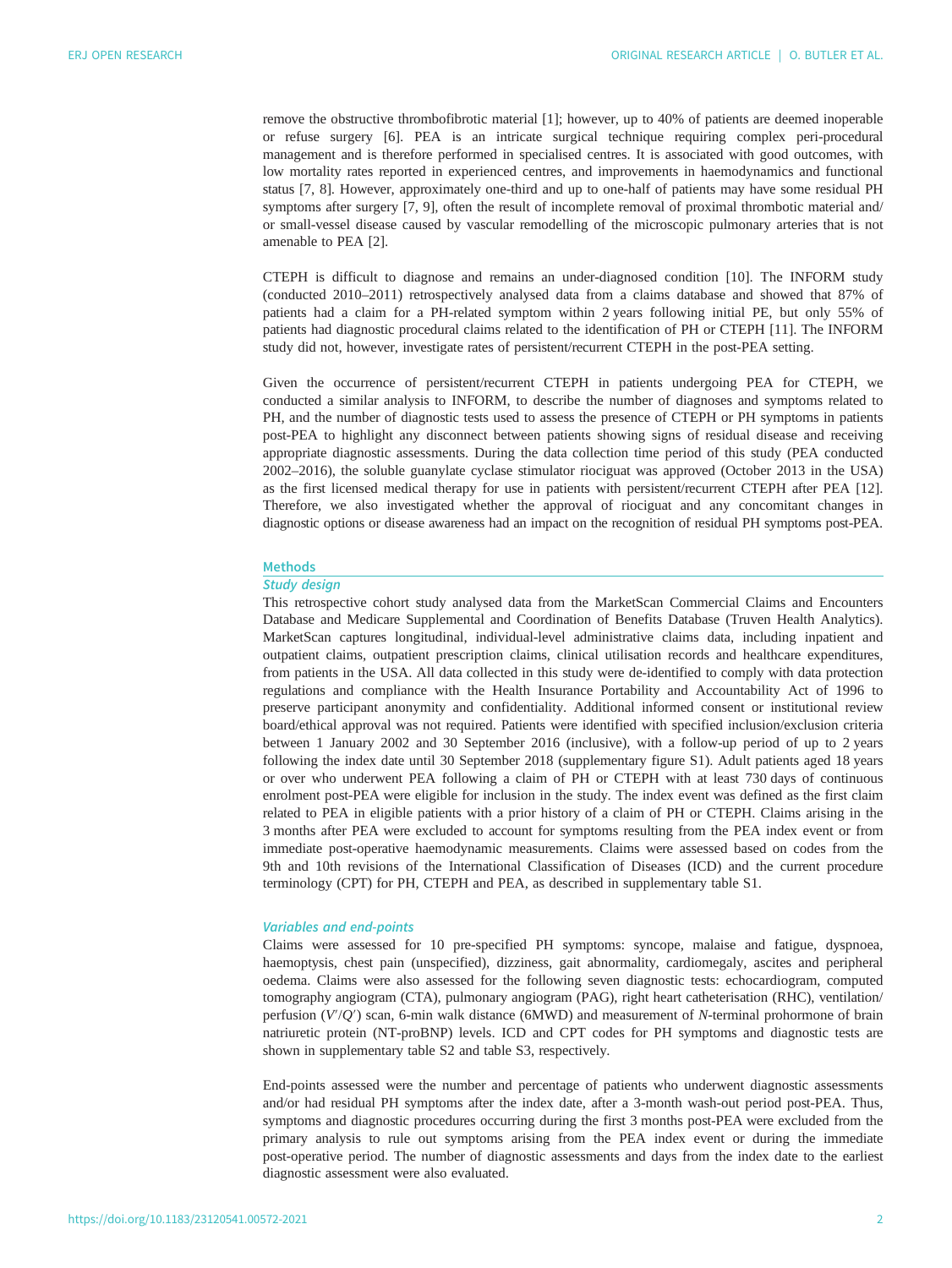For the pre-specified time trends analysis, patients who underwent PEA between 1 January 2002 and 30 September 2013 (inclusive) were included in the pre-riociguat approval subgroup, and patients who underwent PEA between 1 October 2013 and 30 September 2016 (inclusive) were included in the post-riociguat approval subgroup. Subsequently, it was noted that for those patients who underwent PEA after 30 September 2011, the 730-day follow-up period included both the pre- and post-riociguat approval periods; consequently, post hoc these patients were excluded from the pre-riociguat approval subgroup and were incorporated into the post-riociguat approval subgroup.

# Statistical methods

All analyses were descriptive in nature and no formal hypothesis testing was conducted. Univariate statistics were used to describe the study population for categorical and continuous variables. Rates of diagnostic assessments were performed in the overall population and in a subgroup of patients with at least one of 10 pre-specified PH symptoms, as described above, excluding a wash-out period of the first 3 months. Sensitivity analyses were conducted to assess the rate of these events without a wash-out period, or with 1- and 7-day wash-out periods.

Diagnostic assessment pathways were visualised using Sankey plots, calculated with R Studio version 3.6.3; only the first record for each assessment was used to construct the plots. Tests occurring on the same day were included in the same node of a pathway to provide an overview of the preferred assessment patterns.

No imputation of missing data was performed, and data analysis was conducted using SAS version 9.4 by using the SAS Macro algorithms developed by Bayer Global Data Analytics group (Whippany, NJ, USA).

## Results

# Study cohort

Of 182 286 926 patients in the MarketScan database, 103 met the analysis inclusion criteria [\(figure 1](#page-3-0)). Of 76 patients originally assigned to the pre-riociguat approval group ( per-protocol), 21 patients were reassigned post hoc to the post-riociguat approval subgroup as their follow-up occurred after riociguat approval. Consequently, there were 55 patients in the pre-riociguat approval subgroup and 48 patients in the post-riociguat approval subgroups ([figure 1](#page-3-0)).

In the overall population, mean age was 55.6 years and 59% of patients were male [\(table 1](#page-4-0)). Age and the Charlson comorbidity index score were similar in the post hoc defined pre-riociguat and post-riociguat approval subgroups, although there was a higher proportion of males (71% versus 49%) in the post- versus pre-riociguat approval subgroup [\(table 1](#page-4-0)). The demographic and clinical characteristics data for patients in the per-protocol pre- and post-approval subgroups are summarised in [supplementary table S4](http://openres.ersjournals.com/lookup/doi/10.1183/23120541.00572-2021.figures-only#fig-data-supplementary-materials).

# Residual symptoms of PH

Residual PH symptoms >3 months after PEA were reported in 92 patients (89%) in the overall cohort. The most common PH symptoms reported across the overall and post hoc pre- and post-riociguat approval groups were dyspnoea (range: 60–73%) and chest pain (unspecified) (range: 31–35%). Full details of PH symptoms relative to tests undertaken for the overall cohort and subgroups are provided in [supplementary](http://openres.ersjournals.com/lookup/doi/10.1183/23120541.00572-2021.figures-only#fig-data-supplementary-materials) [table S5](http://openres.ersjournals.com/lookup/doi/10.1183/23120541.00572-2021.figures-only#fig-data-supplementary-materials). Rates of residual PH symptoms and diagnostic assessments occurring in the 2-year follow-up period, with varying exclusion periods, are shown in [supplementary table S6.](http://openres.ersjournals.com/lookup/doi/10.1183/23120541.00572-2021.figures-only#fig-data-supplementary-materials)

# Rates of diagnostic assessment

In total, 89% of patients (n=92) underwent one or more of the seven pre-specified tests for residual disease after PEA with a mean±sp of 4.6±3.8 diagnostic tests per patient [\(table 2](#page-4-0)). The mean±sp time from PEA (index date) to the first diagnostic test (after the 3-month wash-out period) was 183±100 days [\(table 2\)](#page-4-0). Equivalent data for patients in the per-protocol pre- and post-riociguat approval subgroups are summarised in [supplementary table S7.](http://openres.ersjournals.com/lookup/doi/10.1183/23120541.00572-2021.figures-only#fig-data-supplementary-materials) The majority of patients with PH symptoms (n=92) underwent at least one diagnostic assessment after the 3-month post-PEA wash-out period (n=84, 91%), with the most common assessment being echocardiography (n=80, 87%) ([supplementary table S5\)](http://openres.ersjournals.com/lookup/doi/10.1183/23120541.00572-2021.figures-only#fig-data-supplementary-materials).

The most commonly performed assessment was echocardiography, which was undertaken in 84% of patients (n=87) with approximately one-third of all patients receiving CTA (32%; n=33) or a V′/Q′ scan (28%; n=29) or being assessed for NT-proBNP levels  $(32\%; n=33)$  or 6MWD  $(34\%; n=35)$  ([figure 2a\)](#page-5-0). Only 5% of patients (n=5) underwent RHC, and a PAG was not obtained for any patient. Echocardiography and 6MWD tended to be assessed first with a mean±sp of 222±128 and 221±148 days post-PEA, respectively, with RHC assessed last at 410±249 days post-PEA [\(table 2\)](#page-4-0).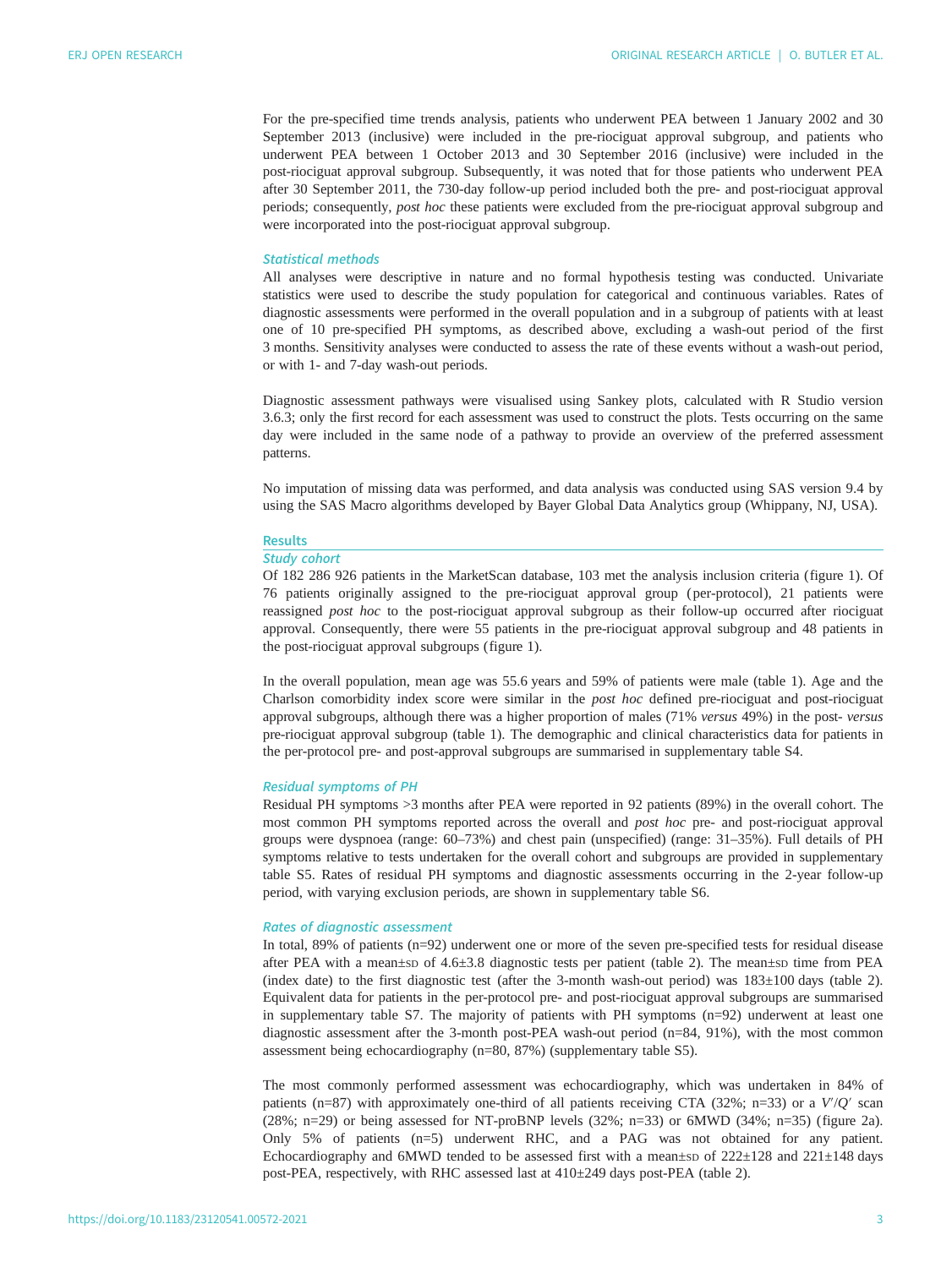<span id="page-3-0"></span>

FIGURE 1 Flowchart of patient selection. <sup>#</sup>: post hoc defined subgroups, whereby 21 patients whose pulmonary endarterectomy (PEA) surgery occurred before the approval of riociguat in the USA but whose observation period extended beyond the riociguat approval date were reassigned from the pre-riociguat approval subgroup to the post-riociguat approval subgroup. A recorded diagnosis of chronic thromboembolic pulmonary hypertension (CTEPH) (or pulmonary hypertension (PH)) was not available in the MarketScan database for 1360 of the 1668 patients identified who underwent PEA.

The results of the wash-out period sensitivity analysis are shown in [supplementary table S6](http://openres.ersjournals.com/lookup/doi/10.1183/23120541.00572-2021.figures-only#fig-data-supplementary-materials). Of note, 71% of the patients with residual PH symptoms underwent RHC assessment when no wash-out period post-PEA was applied, with the percentage dropping to 36% when a wash-out of 1 day after PEA was applied, and further to 9% with a wash-out of 1 week and 5% with the pre-specified 3-month wash-out of the primary analysis.

An overview of assessment pathways followed for all patients is shown in a Sankey plot in [figure 3a.](#page-6-0)

## Diagnostic assessment in the pre- versus post-riociguat approval subgroups

In the pre- and post-riociguat approval subgroups, 87% (n=48) and 92% (n=44) of patients underwent one or more of the pre-specified diagnostic assessments with a mean±sp number of tests of 3.8±2.3 and 5.4±4.8, respectively ([figure 2b;](#page-5-0) [table 2\)](#page-4-0). The mean±SD time to first test was 197±118 days pre-riociguat approval and 167±76 days post-riociguat approval [\(table 2](#page-4-0)). For patients with pre-specified PH symptoms,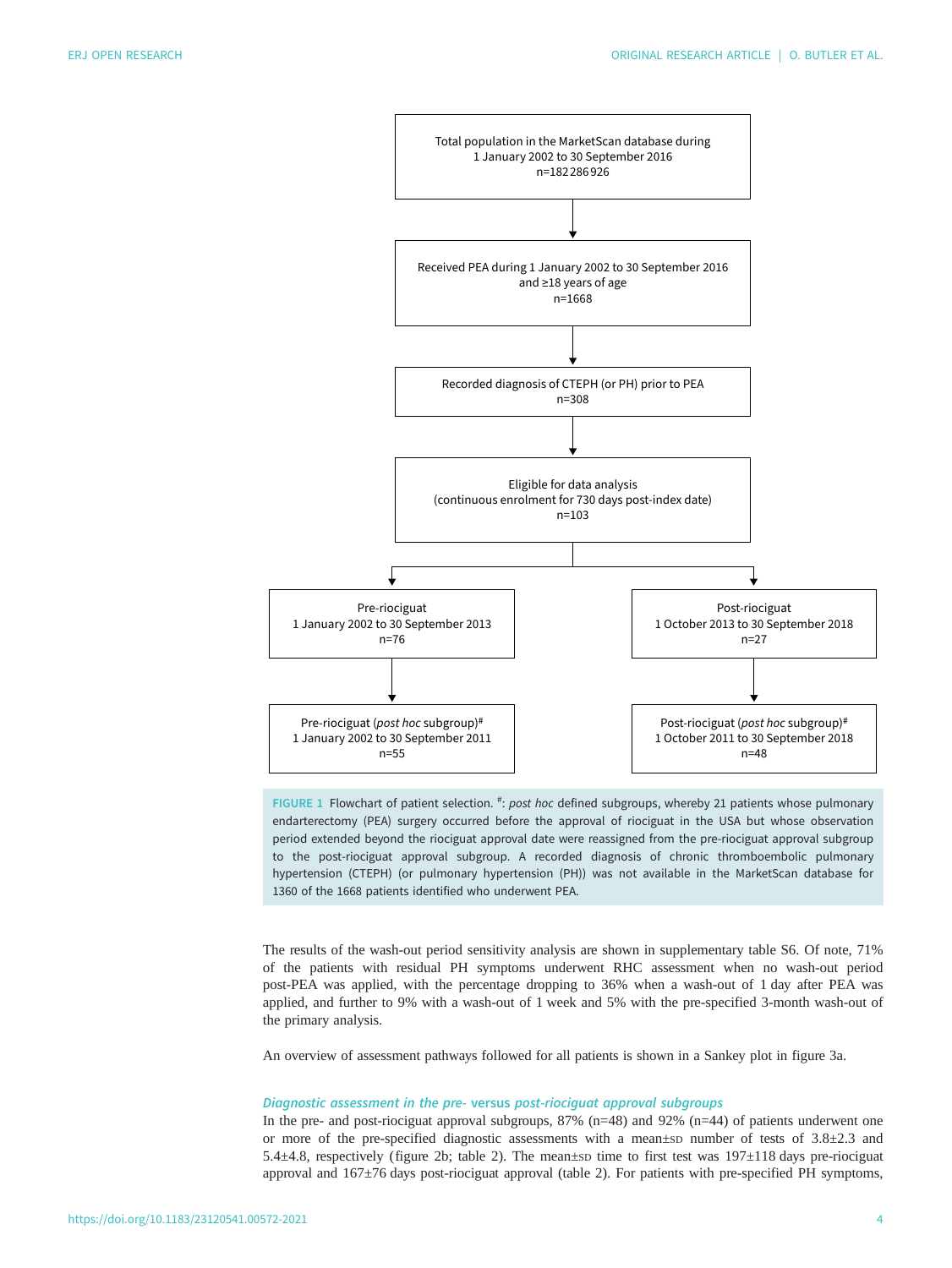<span id="page-4-0"></span>

| <b>TABLE 1</b> Demographic and clinical characteristics in the overall population and in the subgroups defined post |  |  |  |  |
|---------------------------------------------------------------------------------------------------------------------|--|--|--|--|
| <i>hoc</i> according to completion of clinical assessment either pre- or post-riociguat approval                    |  |  |  |  |

|                                                  | <b>Total</b>    | Pre-riociguat approval | Post-riociguat approval <sup>#</sup> |
|--------------------------------------------------|-----------------|------------------------|--------------------------------------|
| Subjects, n                                      | 103             | 55                     | 48                                   |
| Age years, mean±sp                               | $55.6 \pm 14.3$ | $57.9 \pm 14.7$        | $52.9 \pm 13.5$                      |
| Sex, n (%)                                       |                 |                        |                                      |
| Male                                             | 61(59)          | 27(49)                 | 34(71)                               |
| Female                                           | 42(41)          | 28(51)                 | 14 (29)                              |
| Duration of follow-up days, mean±sp              | 1604.5±925.9    | 1922.5±1082.7          | $1240.1 + 509.6$                     |
| Charlson comorbidity index, mean±sp <sup>q</sup> | $1.8 + 1.7$     | $1.6 + 1.8$            | $2.0 + 1.6$                          |

# : post hoc defined subgroups, whereby 21 patients whose pulmonary endarterectomy surgery occurred before the approval of riociguat in the USA but whose observation period extended beyond the riociguat approval date were reassigned from the pre-riociguat approval subgroup to the post-riociguat approval subgroup. <sup>¶</sup>: identified within ≤12 months prior to the index date and excluding the category of "chronic pulmonary disease".

90% (n=43) and 93% (n=41) underwent one or more of the pre-specified diagnostic assessments in the pre- and post-riociguat approval subgroups, respectively ([supplementary table S5](http://openres.ersjournals.com/lookup/doi/10.1183/23120541.00572-2021.figures-only#fig-data-supplementary-materials)). These findings are similar to the subgroups defined per-protocol [\(supplementary figure S2 and table S8](http://openres.ersjournals.com/lookup/doi/10.1183/23120541.00572-2021.figures-only#fig-data-supplementary-materials)) where 91% (n=61) and 92% (n=23) of patients in the pre- and post-riociguat approval subgroups, respectively, underwent one or more of the pre-specified diagnostic assessments.

Use of echocardiography, the most commonly used assessment, occurred at a similar rate in the post hoc pre- and post-riociguat approval subgroups (85% (n=47) and 83% (n=40), respectively; [figure 2b\)](#page-5-0). Numerical differences were observed between subgroups for the use of 6MWD, V′/Q′ scans and measurement of NT-proBNP levels with approximately twice as many patients undergoing these diagnostic tests in the post- versus pre-riociguat approval subgroup [\(figure 2b](#page-5-0)). The proportion of patients undergoing RHC also increased from  $2\%$  (n=1) in the pre-riociguat approval subgroup to 8% (n=4) in the post-riociguat approval subgroup, although the patient numbers were very low. No differences between pre- and post-riociguat approval subgroups were observed for the use of CTA (in 31% (n=17) and 33% (n=16) of patients, respectively). Overall, similar but less marked differences between the subgroups for diagnostic assessment utilisation were also observed in the per-protocol determined subgroups [\(supplementary figure S2 and table S8](http://openres.ersjournals.com/lookup/doi/10.1183/23120541.00572-2021.figures-only#fig-data-supplementary-materials)).

In the pre-riociguat approval subgroup, when not considering RHC due to the small number of patients undergoing this procedure, the earliest assessments performed were 6MWD (mean±sp time to first test:

TABLE 2 Number of tests and days to the first diagnostic test after pulmonary endarterectomy (PEA) in the overall population, and in the post hoc defined pre-riociguat approval and post-riociguat approval subgroups

|                    | Total population <sup>#</sup> |                                        |                                    | Pre-riociguat approval <sup>"</sup> |                                        |                                    | Post-riociguat approval <sup>+,9</sup> |                                        |                                    |
|--------------------|-------------------------------|----------------------------------------|------------------------------------|-------------------------------------|----------------------------------------|------------------------------------|----------------------------------------|----------------------------------------|------------------------------------|
| Diagnostic<br>test | n(%)                          | Number of<br>tests after<br><b>PEA</b> | Number of<br>days to first<br>test | n(%)                                | Number of<br>tests after<br><b>PEA</b> | Number of<br>days to first<br>test | n(%)                                   | Number of<br>tests after<br><b>PEA</b> | Number of<br>days to first<br>test |
| Any test           | 92 (89)                       | $4.6 \pm 3.8$                          | 182.7±100.4                        | 48 (87)                             | $3.8 \pm 2.3$                          | 196.9±117.8                        | 44 (92)                                | $5.4 + 4.8$                            | $167.3 + 75.6$                     |
| Echo               | 87 (84)                       | $2.4 \pm 1.2$                          | 221.7±128.1                        | 47 (85)                             | $2.4 \pm 1.2$                          | 222.6±122.1                        | 40 (83)                                | $2.4 \pm 1.2$                          | 220.7±136.4                        |
| 6MWD               | 35(34)                        | $2.9 + 1.5$                            | 221.4±147.5                        | 13 (24)                             | $2.8 \pm 1.7$                          | $174.2 \pm 101.4$                  | 22(46)                                 | $2.9 + 1.4$                            | 249.4±164.8                        |
| <b>CTA</b>         | 33(32)                        | $1.8 + 1.9$                            | 242.3±159.2                        | 17(31)                              | $2.2 \pm 2.6$                          | 223.9±127.7                        | 16(33)                                 | $1.4 + 0.7$                            | 261.9±189.5                        |
| NT-proBNP          | 33(32)                        | $3.4 \pm 3.9$                          | $236.2 \pm 145.3$                  | 13 (24)                             | $1.8 + 1.3$                            | 283.7±185.1                        | 20(42)                                 | $4.5 + 4.7$                            | $205.4 \pm 106.7$                  |
| $V'/Q'$ scan       | 29(28)                        | $1.5 + 0.7$                            | 291.8±185.9                        | 10(18)                              | $1.6 + 0.5$                            | 287.0±202.6                        | 19 (40)                                | $1.4 + 0.8$                            | 294.4±182.3                        |
| <b>PAG</b>         | $\Omega$                      | $\mathbf{0}$                           | 0                                  | $\Omega$                            | $\Omega$                               | $\Omega$                           | $\Omega$                               | $\Omega$                               | 0                                  |
| <b>RHC</b>         | 5(5)                          | $2.4 \pm 2.6$                          | 410.0±248.6                        | 1(2)                                | $1.0 \pm NA$                           | $133.0 \pm NA$                     | 4(8)                                   | $2.8 \pm 2.9$                          | $479.3 + 224.5$                    |

Data are presented as mean±sp, unless indicated otherwise. 6MWD: 6-min walk distance; CTA: computed tomography angiogram; Echo: echocardiogram; NA: not available; NT-proBNP: N-terminal prohormone of brain natriuretic protein; PAG: pulmonary angiogram; RHC: right heart catheterisation; V'/Q': ventilation/perfusion. <sup>#</sup>: n=103; ": n=55; \*: post hoc analysis including the 21 patients whose post-PEA observation period overlapped with the period following riociguat approval in the USA; <sup>§</sup>: n=48.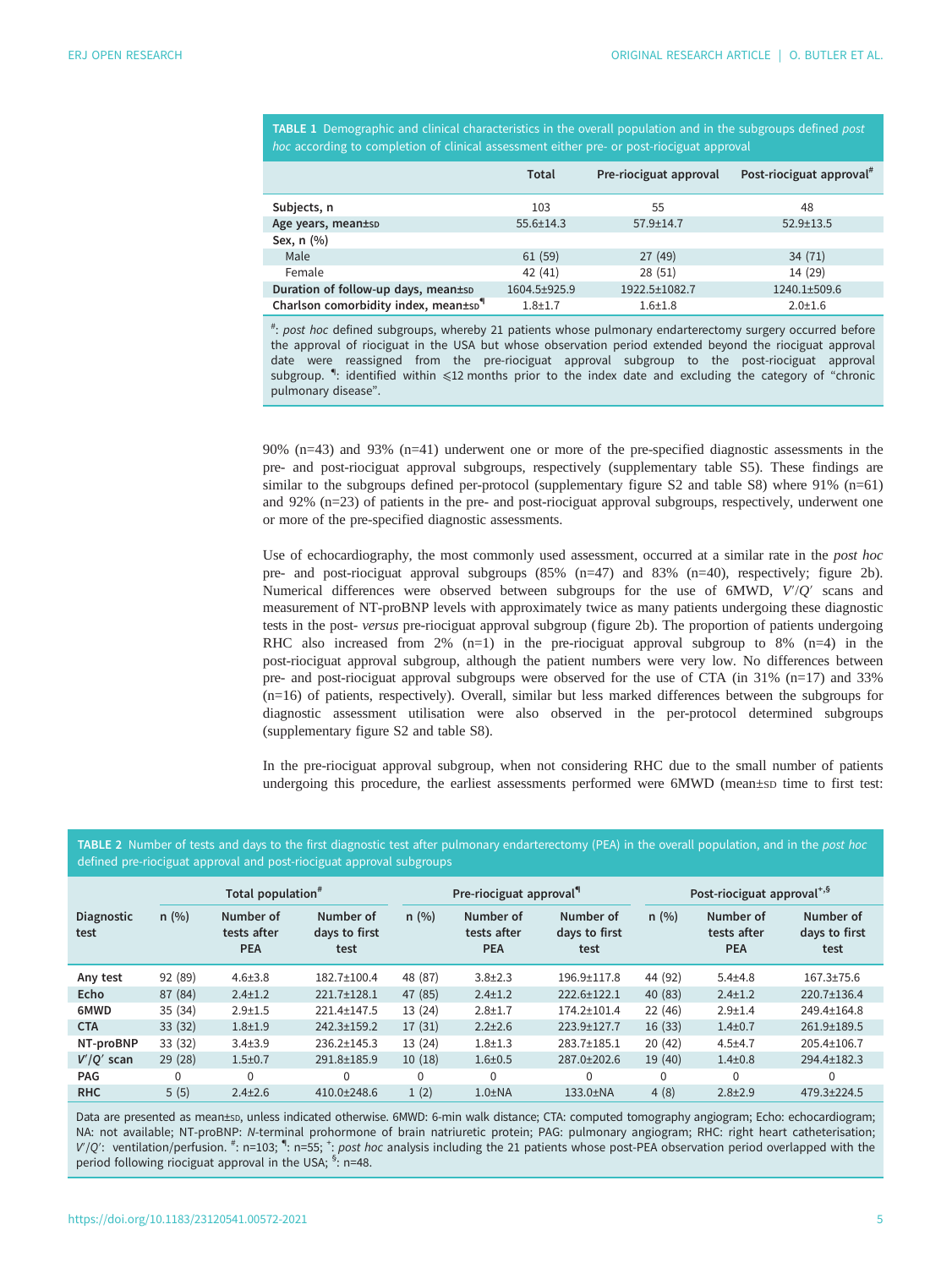<span id="page-5-0"></span>

FIGURE 2 Rates of diagnostic assessment 2 years post-pulmonary endarterectomy for all patients and patients with pre-specified residual pulmonary hypertension symptoms a) in the overall population and b) in the post hoc defined pre-riociguat approval subgroup and post-riociguat approval subgroup (post hoc analysis including the 21 patients whose post-PEA observation period overlapped with the period following riociguat approval in the USA). 6MWD: 6-min walk distance; CTA: computed tomography angiogram; Echo: echocardiogram; NT-proBNP: N-terminal prohormone of brain natriuretic protein; PAG: pulmonary angiogram; RHC: right heart catheterisation; V'/Q': ventilation/perfusion. <sup>#</sup>: syncope, malaise and fatigue, dyspnoea, haemoptysis, chest pain (unspecified), dizziness, gait abnormality, cardiomegaly, ascites and peripheral oedema.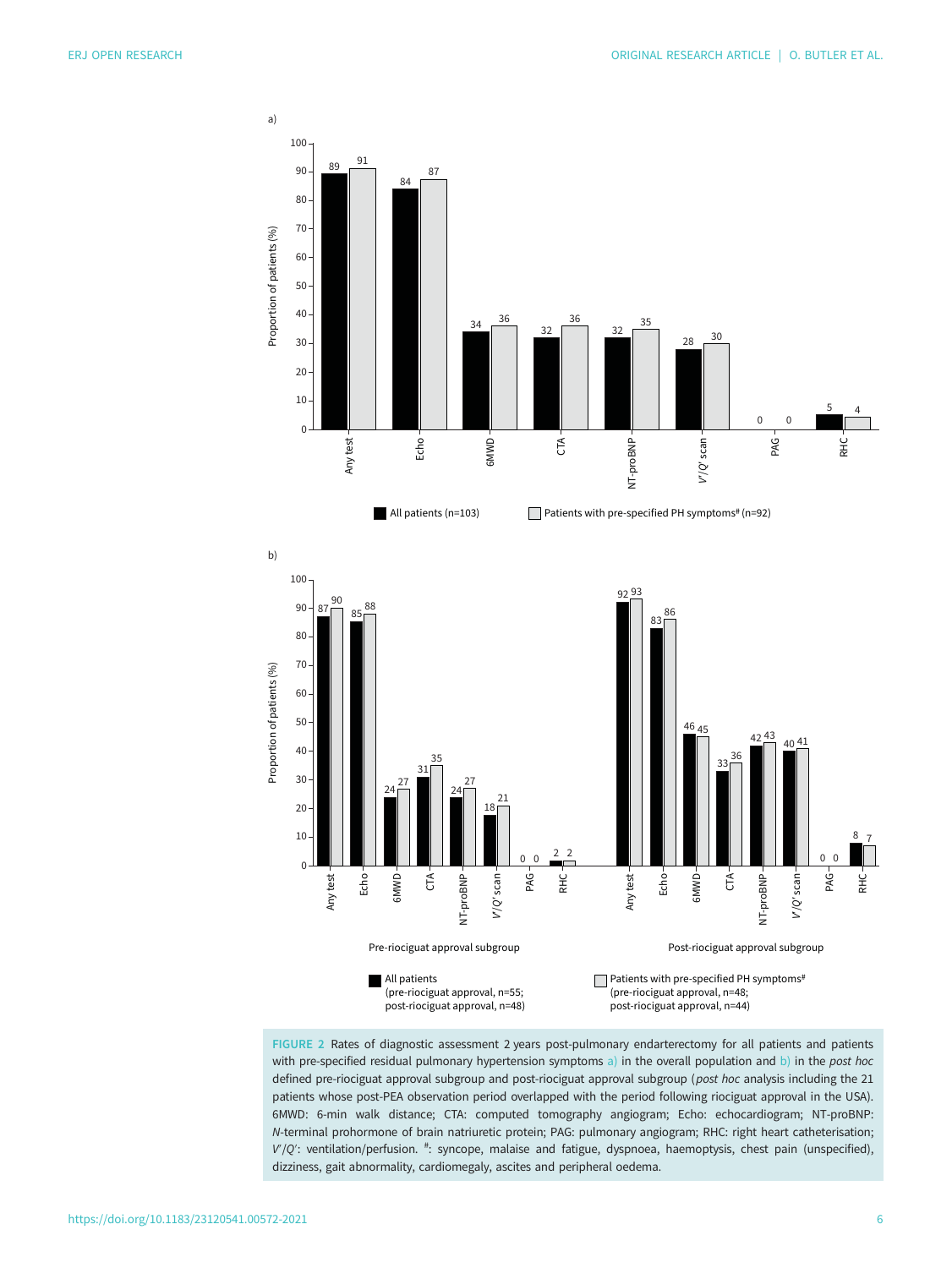<span id="page-6-0"></span>





FIGURE 3 Legend overleaf.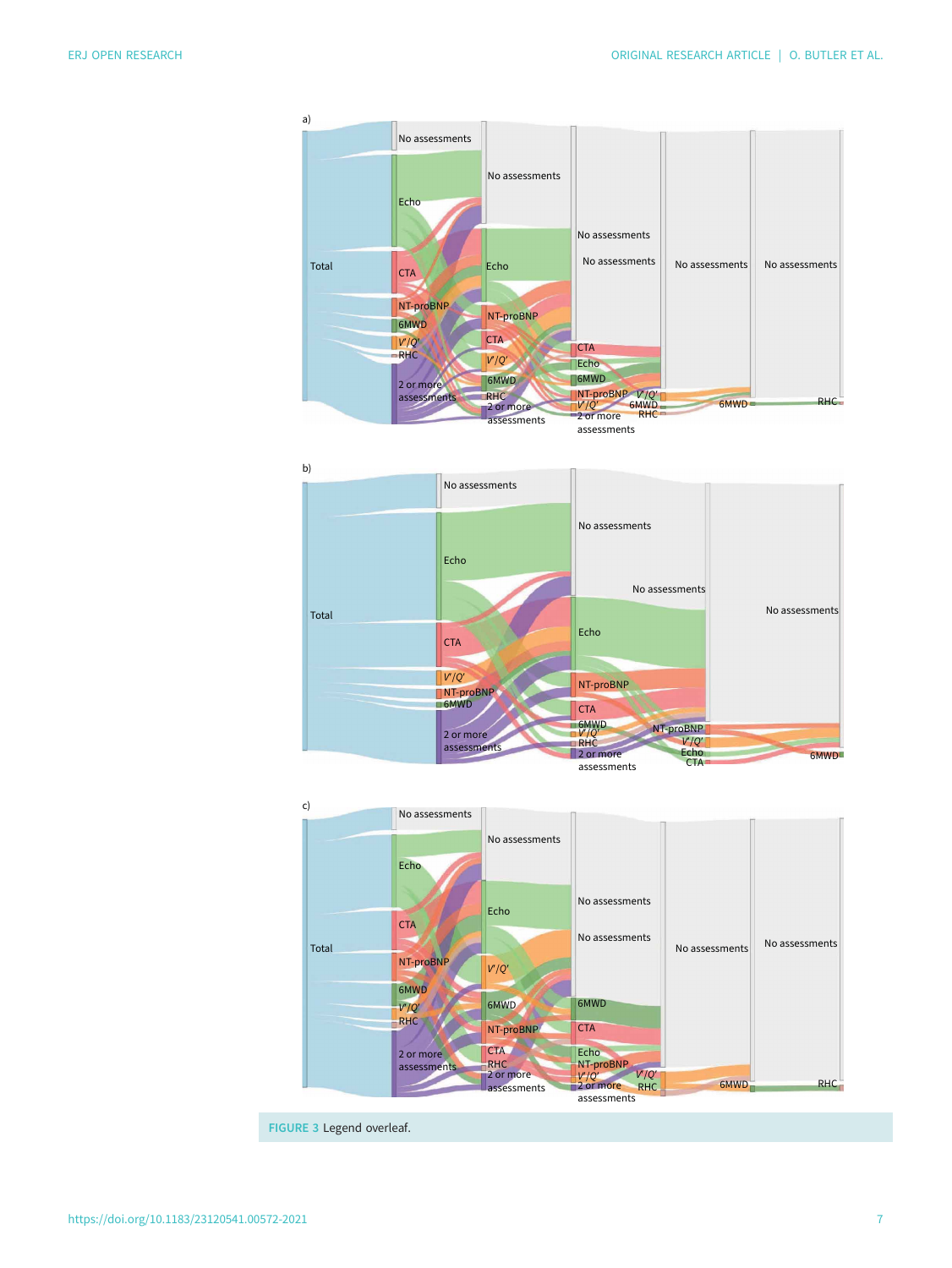FIGURE 3 Sankey plots illustrating diagnostic pathways a) in the overall patient population (n=103), b) in the post hoc defined pre-riociguat approval subgroup (n=55) and c) in the post-riociguat approval (n=48) subgroup (post hoc analysis including the 21 patients whose post-PEA observation period overlapped with the period following riociguat approval in the USA). The thickness of the bars indicates higher level of use of a particular diagnostic pathway. Nodes describing the simultaneous occurrences of two or more assessments were collapsed into a single node. 6MWD: 6-min walk distance; CTA: computed tomography angiogram; Echo: echocardiogram; NT-proBNP: N-terminal prohormone of brain natriuretic protein; RHC: right heart catheterisation.

174±101 days) followed by echocardiography (223±122 days) and CTA (224±128 days), while in the post-riociguat approval subgroup, the earliest assessments were measurement of NT-proBNP levels  $(205\pm107 \text{ days})$  then echocardiography  $(221\pm136 \text{ days})$  [\(table 2\)](#page-4-0).

Increased use of diagnostic methodologies that are more specific for CTEPH was observed in the postversus pre-riociguat approval subgroup when comparing the Sankey plots ([figure 3b](#page-6-0) and c). Similar findings but with less marked subgroup differences were also observed in the per-protocol determined subgroups ([supplementary figure S3a and b\)](http://openres.ersjournals.com/lookup/doi/10.1183/23120541.00572-2021.figures-only#fig-data-supplementary-materials).

## **Discussion**

In this retrospective cohort study, based on the format of the INFORM study [\[11](#page-9-0)], analysing MarketScan data from a 2-year period in patients who had undergone PEA following a claim of PH or CTEPH, rates of residual PH symptoms were high. Overall, 89% of patients had residual PH symptoms >3 months after PEA, most commonly dyspnoea reported in 66% of patients. Rates of diagnostic assessment that occurred >3 months after PEA were also high, with 89% and 91% of all patients and those experiencing residual PH symptoms, respectively, undergoing one or more assessment.

The majority (84%) of patients underwent echocardiography with approximately one-third of patients receiving CTA, a V′/Q′ scan and/or an assessment of 6MWD or NT-proBNP levels. The percentage of patients with residual PH symptoms who underwent RHC assessment was substantially reduced when a post-PEA wash-out period was applied, suggesting that the vast majority of patients who underwent RHC did so during the immediate post-operative period. This sensitivity analysis highlighted the importance of applying a 3-month wash-out period to ensure that the assessments occurred in response to subsequent residual symptoms of PH rather than the PEA index event. Overall rates of RHC were low, although they increased from 2% to 8% in the period post-riociguat approval, suggesting relatively few patients reporting residual PH symptoms were referred for full diagnostic workup despite European Society of Cardiology and the European Respiratory Society guidelines recommending at least one haemodynamic assessment 6– 12 months after PEA [\[1\]](#page-8-0). The results of this study therefore suggest that the diagnostic follow-up of patients with residual PH symptoms post-PEA is suboptimal, indicating a need for increased awareness of the importance of continued management for patients with CTEPH-related symptoms following surgery.

In the longitudinal analysis of diagnostic pathways, our data suggested that there were implied differences in the assessment time and proportion of diagnostic tools used to assess patients post-PEA in the time periods before and after the approval of riociguat. Prior to riociguat approval, 6MWD assessments, echocardiography and CTA were among the earliest assessments provided, whereas post-riociguat approval the earliest assessments were measurement of NT-proBNP and echocardiography. When assessing the diagnostic pathway Sankey plots after an initial echocardiogram, most patients in the pre-riociguat approval subgroup received CTA or assessment of NT-proBNP, whereas most patients received CTA or a V'/Q' scan in the post-riociguat approval subgroup. In the post-riociguat approval subgroup, a higher proportion of patients underwent many of the diagnostic tests, with twice as many patients undergoing a  $V^{\prime}/Q^{\prime}$  scan and assessment of 6MWD and NT-proBNP levels. These data may suggest an increased awareness of specific CTEPH diagnostic procedures following the introduction of riociguat, which possibly reflects changes in the treatment landscape.

Limitations should be noted when assessing these data, including the small number of patients included in the analysis due to the limited number of eligible patients, particularly in the pre- and post-riociguat sub-analysis groups. It is also possible that comorbidities may have been responsible for the pre-specified symptoms in some patients. The use of diagnostic codes for PH may mean that some patients without CTEPH may have been included in the analysis, potentially resulting in an overestimation of the CTEPH population. The PH diagnostic code used as the CTEPH diagnostic code was only implemented on 1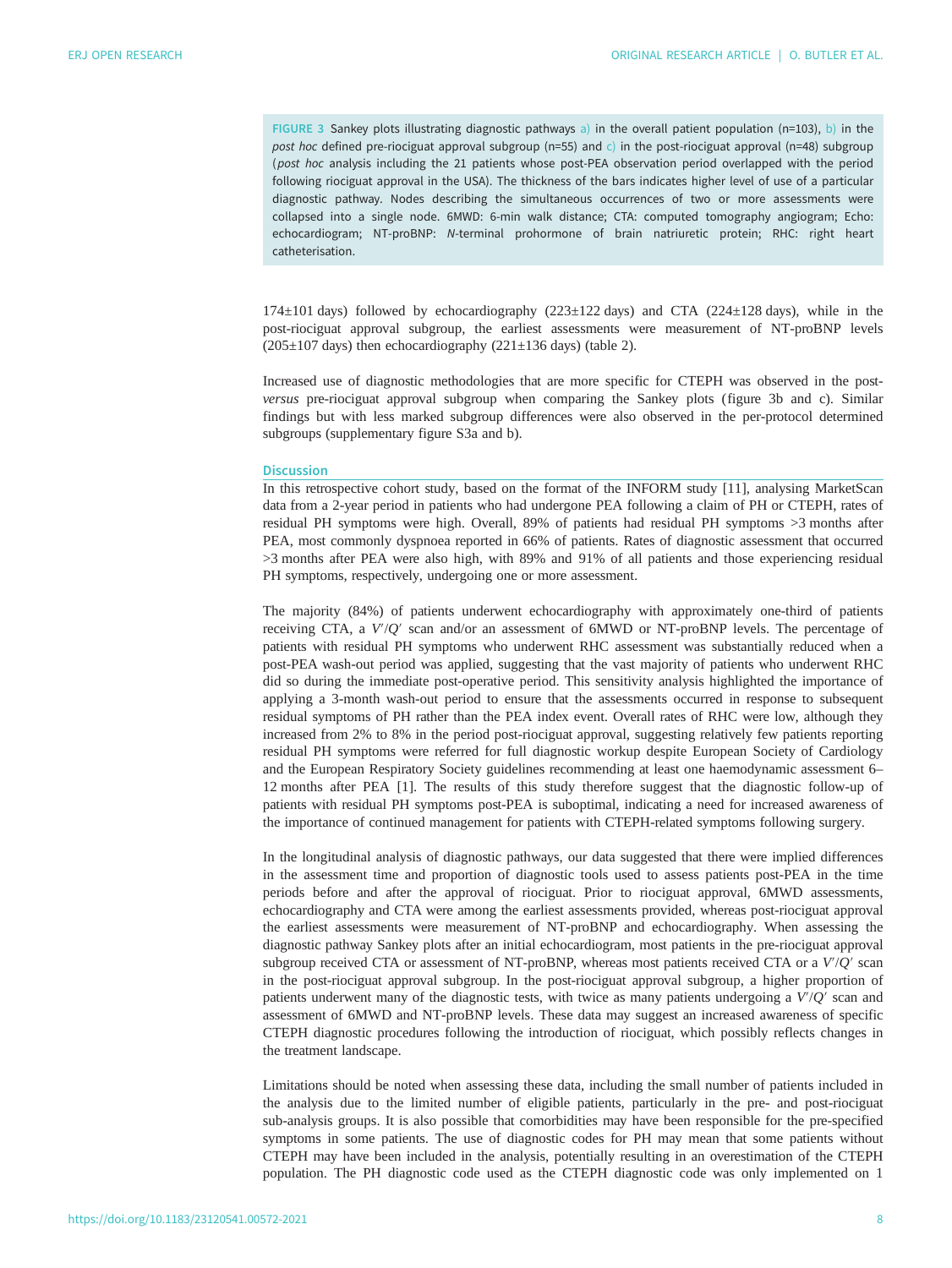<span id="page-8-0"></span>October 2017, towards the end of our study. However, the combination of a code related to PH/CTEPH with a code related to PEA likely meant that the study population reflected the patients of interest. Two-component code-based algorithms have been demonstrated to have a higher positive predictive value than single-component algorithms for the identification of CTEPH [[13\]](#page-9-0). The number of patients with confirmed residual CTEPH diagnoses by specific procedures and their continuation to further workup could also not be established due to limitations of the MarketScan database but may be useful to investigate in future using data from clinical practice and CTEPH registries. Furthermore, the MarketScan database is a convenience sample that may not represent the wider population of patients with CTEPH; for example, the database is skewed towards southern states of the USA [[14, 15\]](#page-9-0) and only includes patients with commercial insurance coverage. However, it should be noted that our data do reflect a diverse geographical and demographic US population due to the size and breadth of the MarketScan database. They may not, however, reflect other countries with different healthcare systems or reimbursement practices for diagnostic tests and treatments. It may be valuable for future studies, without the geographical limitations of the MarketScan database, to investigate whether differences in rates of symptoms or diagnostic assessments are impacted by a patient's location and distance from an expert centre for PEA. Finally, the temporal analysis with respect to riociguat approval may have missed other changes in the medical treatment landscape which could have influenced findings.

## Conclusions

To conclude, low rates of RHC suggest that many patients showing signs or symptoms associated with persistent/recurrent CTEPH following PEA surgery are not being referred for full diagnostic workup. An increase in the use of specific diagnostic tests to assess persistent/recurrent CTEPH after PEA may indicate that awareness of CTEPH and understanding of disease diagnosis has increased in recent years, possibly due to the influence of an evolving treatment landscape following the approval of new medical therapies. Further research into real-world treatment patterns for persistent/recurrent CTEPH after PEA may increase awareness of undiagnosed and untreated residual disease, help healthcare professionals to recognise the potential gaps in care and raise awareness of the need for follow-up and screening for persistent/recurrent CTEPH after PEA.

Provenance: Submitted article, peer reviewed.

Acknowledgements: Medical writing assistance was provided by Johanna Barry and Rachael Powis at Adelphi Communications Ltd (Bollington, UK), funded by Bayer AG (Berlin, Germany) in accordance with Good Publications Practice.

Author contributions: All authors were involved in the concept and design of the study, analysis and interpretation of data, critical revision of the paper for important intellectual content, and gave final approval of the version to be published. S. Ju and K. Vogtländer were responsible for the statistical analysis. O. Butler supervised the study.

Conflict of interest: O. Butler is a current employee of Bayer AG. S. Ju is a current employee of GlaxoSmithKline and was an employee of Bayer AG at the time of the submitted work. S. Hoering is a current employee of Bayer AG. K. Vogtländer is a current employee of Bayer AG. S. Bansilal is a current employee of Bayer HealthCare Pharmaceuticals. G.A. Heresi reports receiving advisory board fees from Bayer HealthCare and Janssen Pharmaceuticals, outside the submitted work.

Support statement: This study was funded by Bayer AG, Berlin, Germany, and Merck Sharp & Dohme Corp., a subsidiary of Merck & Co., Inc., Kenilworth, NJ, USA. Funding information for this article has been deposited with the [Crossref Funder Registry](https://www.crossref.org/services/funder-registry/).

#### References

- 1 Galiè N, Humbert M, Vachiery JL, et al. 2015 ESC/ERS Guidelines for the diagnosis and treatment of pulmonary hypertension: the joint task force for the diagnosis and treatment of pulmonary hypertension of the European Society of Cardiology (ESC) and the European Respiratory Society (ERS): endorsed by: Association for European Paediatric and Congenital Cardiology (AEPC), International Society for Heart and Lung Transplantation (ISHLT). Eur Respir J 2015; 46: 903–975.
- 2 Simonneau G, Torbicki A, Dorfmuller P, et al. The pathophysiology of chronic thromboembolic pulmonary hypertension. Eur Respir Rev 2017; 26: 160112.
- 3 Hoeper MM, Madani MM, Nakanishi N, et al. Chronic thromboembolic pulmonary hypertension. Lancet Respir Med 2014; 2: 573–582.